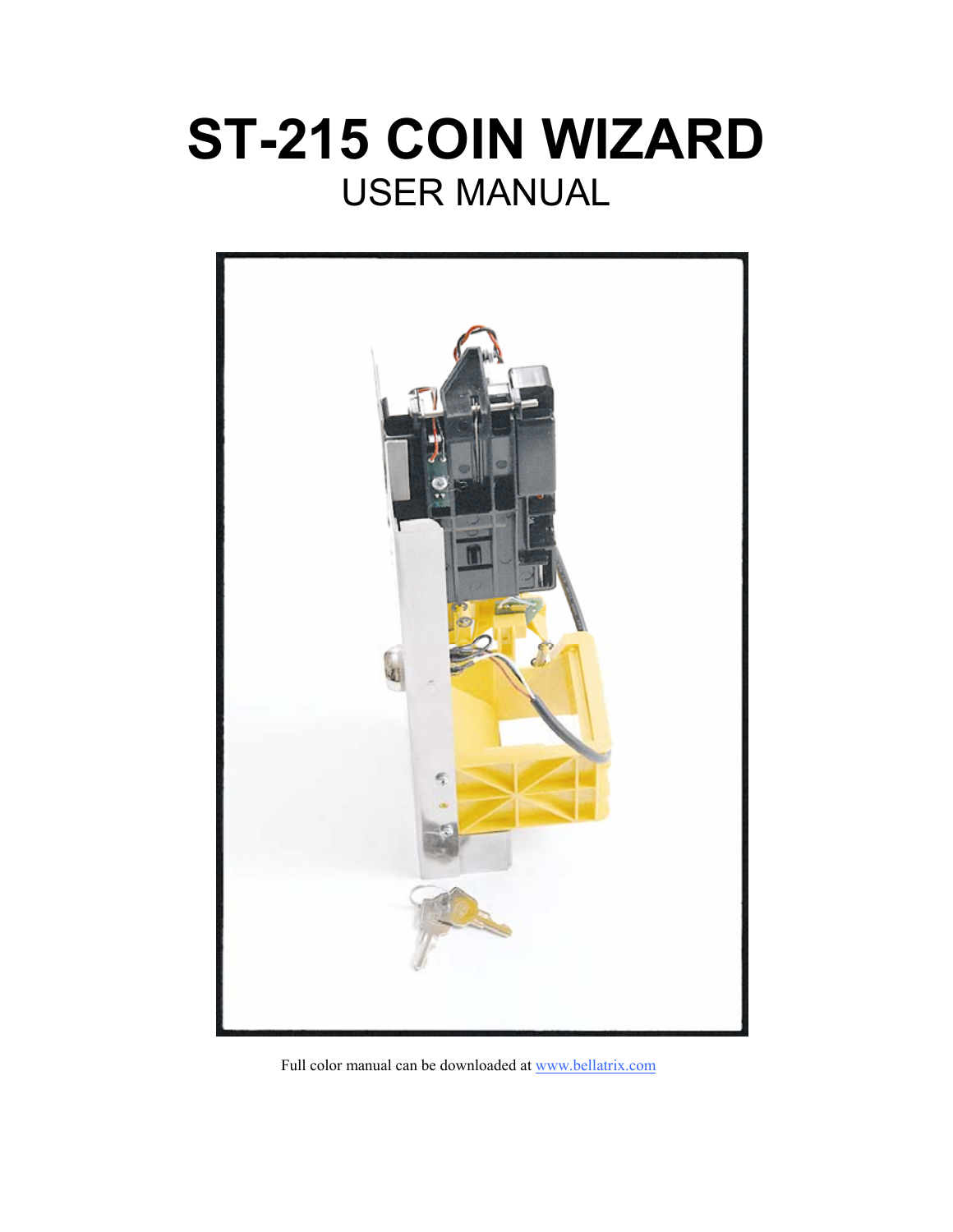# **CONTENTS**

| Installing the Door Tongue  3    |  |
|----------------------------------|--|
|                                  |  |
|                                  |  |
|                                  |  |
|                                  |  |
|                                  |  |
| ST-215 Coin Wizard Maintenance 5 |  |
|                                  |  |
|                                  |  |
|                                  |  |
|                                  |  |
|                                  |  |
|                                  |  |
|                                  |  |
|                                  |  |
| Wizard Price Set Wand  10        |  |
| Programmable Price Set Wand 11   |  |
|                                  |  |
|                                  |  |

Updated versions of this manual may be found at the Bellatrix Web site http://www.bellatrix.com/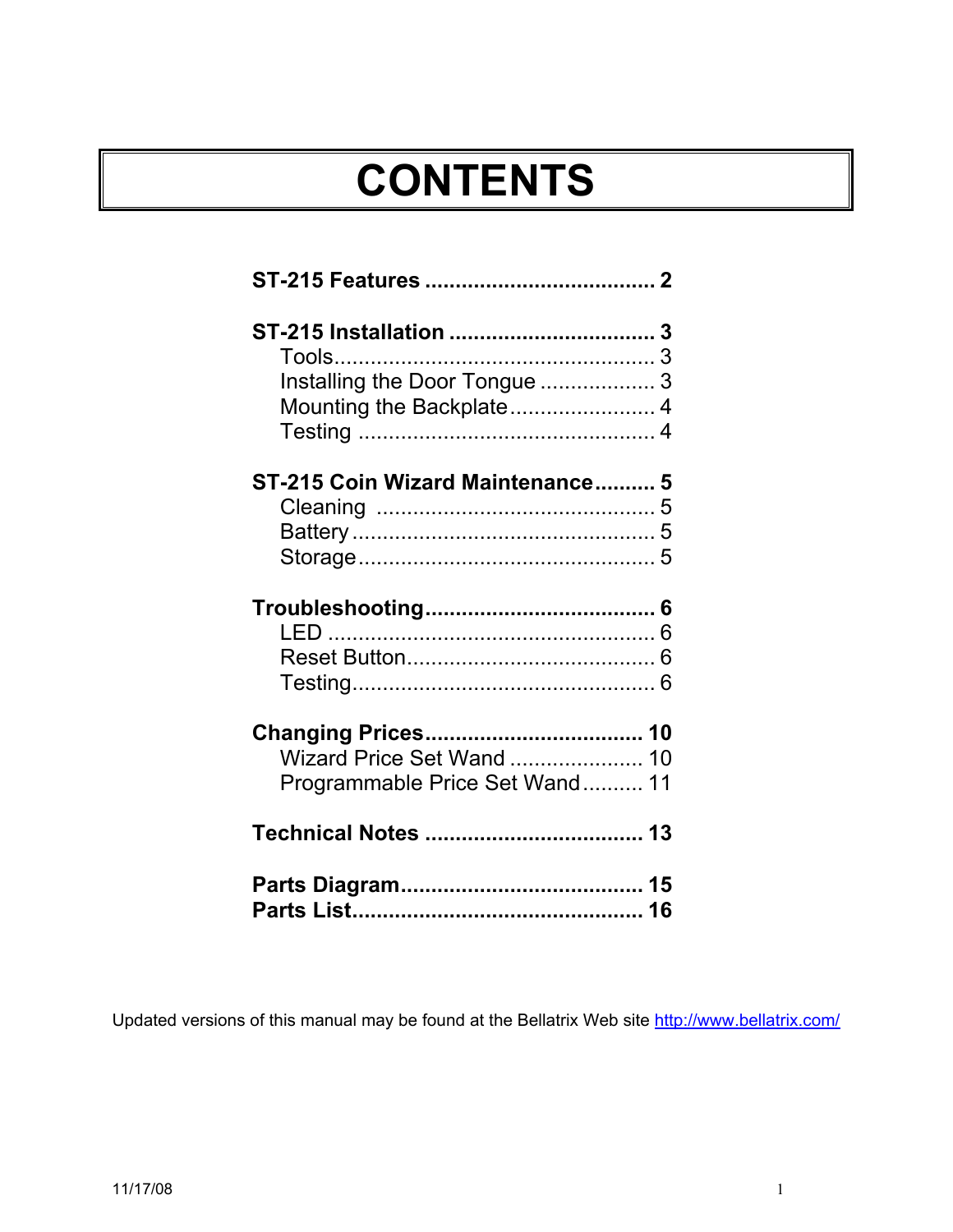## **ST-215 FEATURES**

## **Coin Totalizing**

The ST-215 Coin Wizard will accept any combination of coins inserted in any sequence.

Pennies and half dollars are not accepted.

#### **Slug and Ferrous Coin Rejection**

The ST-215 Coin Wizard can be ordered with ferrous coin/slug detection. This is indicated by a magnet snapped into the pocket on the center of the spreader lid. Slug detect can be enabled or disabled.

#### **Card-Trak Compatible**

The ST-215 Coin Wizard works with the Card-Trak System to accept Visa, MasterCard, Discover and American Express credit cards.

#### **Price Changes**

Either an electronic Keyswitch or a ComLink is used to make daily price changes. The ST-215 Coin Wizard comes equipped with either a three tier keyswitch or ComLink as standard equipment. Price changes are made by turning the key in the keyswitch or by docking a Route Wizard Wand to the ComLink. This manual is intended for use with an ST-215 with keyswitch. For ST-215s with Comlinks, see the ST-215 Route Wizard Manual.

## **Automatic Paper Door Unlocking**

The paper door is unlocked for loading when the key is turned in the keyswitch, eliminating the need for slugs or a second key for access. If the driver turns the key ONLY to open the door, he must remember to turn it back to the correct price position before removing the key.

## **Automatic Coin Path Clearing**

The ST-215 Coin Wizard coin path is designed to open each time the coin return button is pushed to assist in clearing coin jams or debris.

#### **Electronic Price Increases/Additions**

New prices can be programmed into an ST-215 Coin Wizard without removing it from the rack. The ST-215 can be reprogrammed using a Wizard Price Set Wand. Price Set Wands are available for purchase or rental.

#### **Upgrading to Data Collection (Single-Trak)**

The ST-215 COIN WIZARD can be upgraded to full data collection capability for use with the SINGLE-TRAK Data Acquisition and Management System. ST-215 Coin Wizards can be upgraded in the field by newspaper personnel.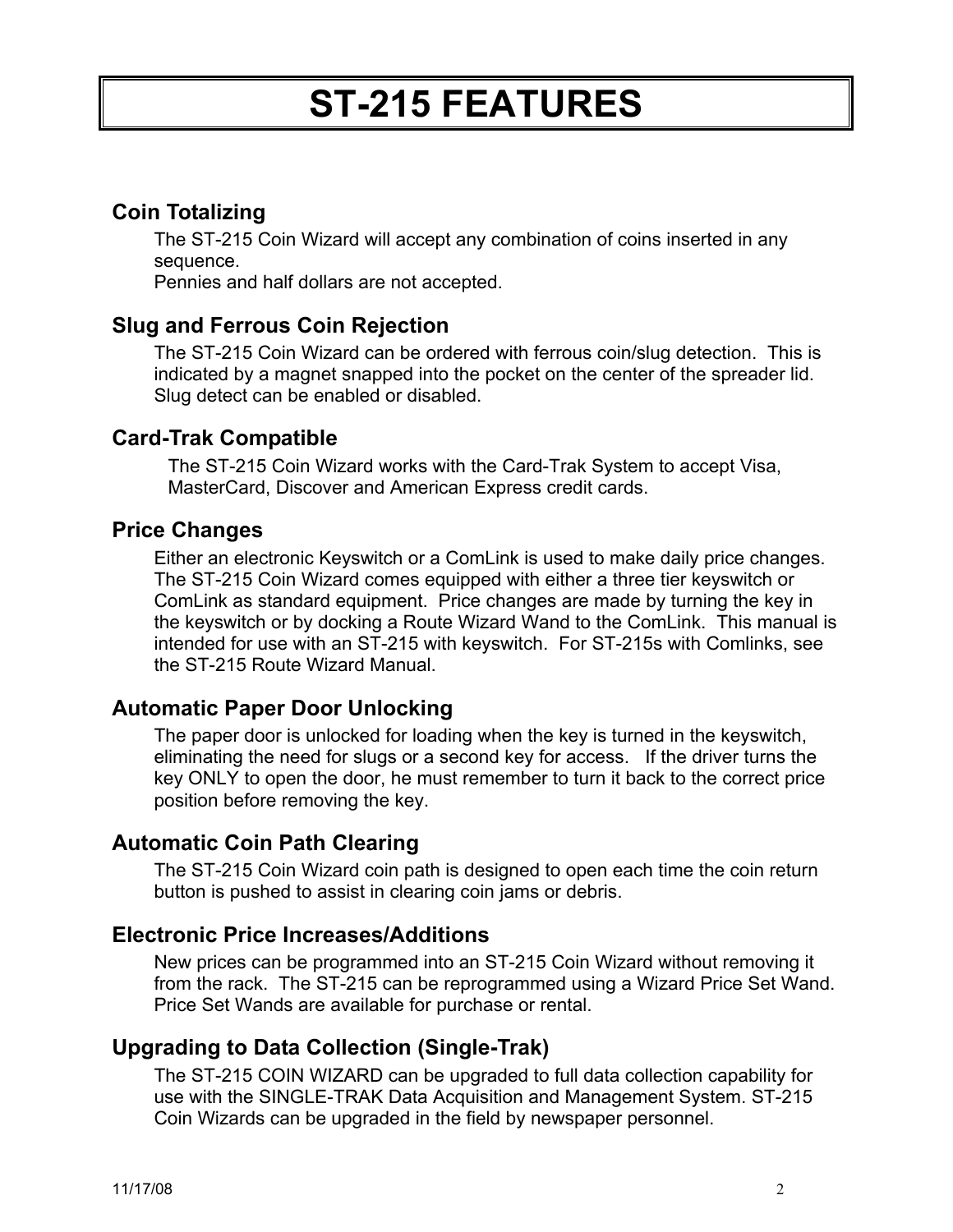## **ST-215 INSTALLATION**

#### **Recommended Installation Tools**

Medium size pliers Nut driver, size 3/8-inch

The ST-215 COIN WIZARD fits into newsracks on the same mounting system as older ST-210's and other mechanical totalizer units.

## **Removal of Existing Coin Mechanism**

- 1. Open the rack head.
- 2. Remove the coin tray to prevent damage during installation.
- 3. Open the newsrack paper door and lock it open.
- 4. Unlatch the existing totalizer and remove it from the newsrack.



## **Changing the Door Tongue**

The ST-215 Coin Wizard uses a spring-loaded tongue that is largely self-adjusting. The existing door tongue will not work with the new ST-215 Coin Wizard and may damage it if not removed.

- 1. Remove the old door tongue using a 3/8-inch nut driver, saving the nuts and bolts to install the new tongue.
- 2. Mount the new door tongue assembly onto the door.
- 3. Position the tongue at the middle position of adjustment (See figure at right). Tighten the three nuts.

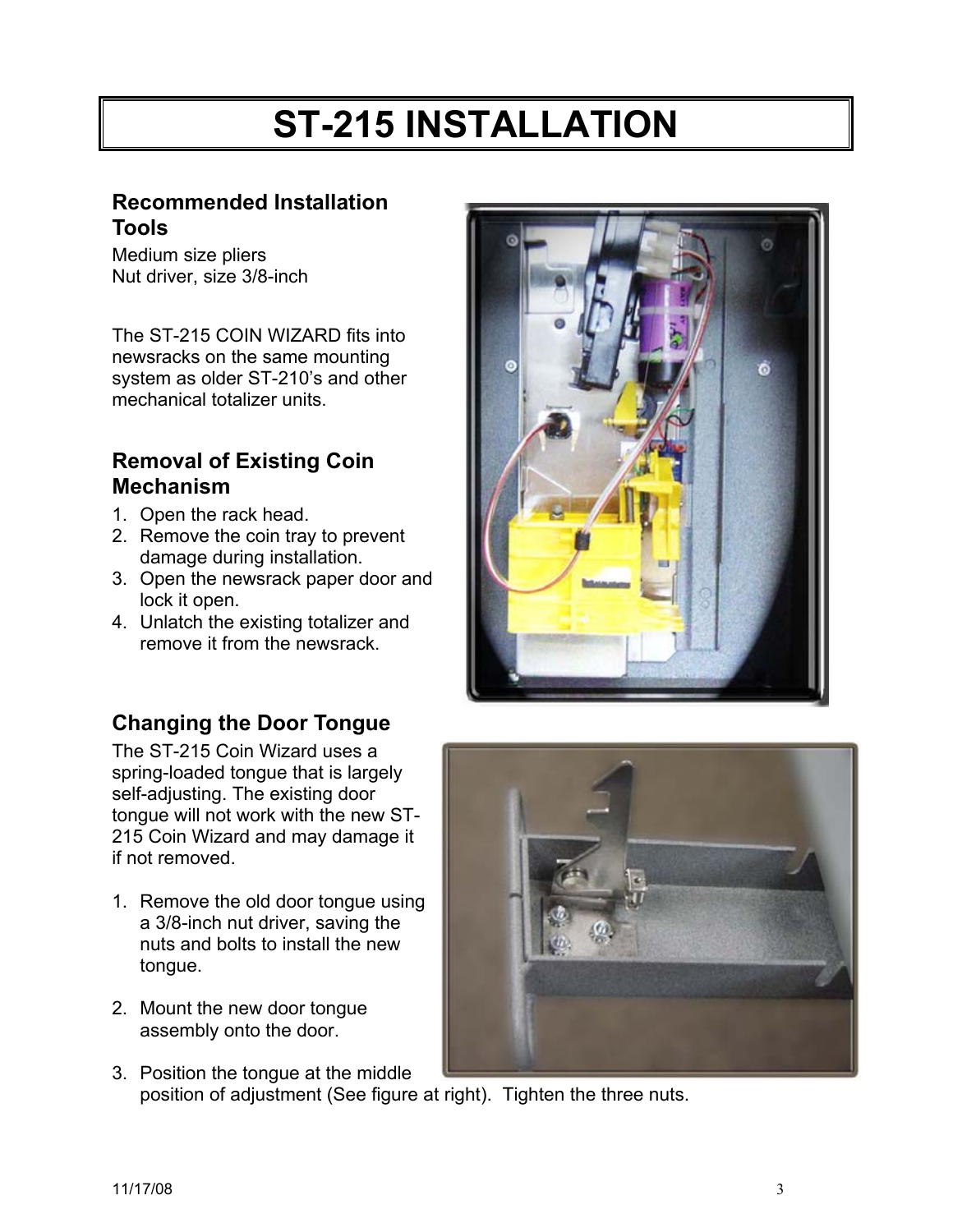## **Installing the ST-215**

- 1. Install the new ST-215 Coin Wizard on the same mounts used by the old coin mechanism.
- 2. The locking latch is on the upper left corner of the backplate. Slowly close the newsrack door and check that the tongue slides under the metal trip lever housing and snaps up to lock the door. Raise or lower the tongue if needed.
- 3. Pull on the newsrack door a few times to make sure that it catches properly.
- 4. Check the solenoid and the reset control by pressing the blue reset button in the cutaway area on the coin reader assembly. The red LED will flash, the solenoid will fire, and the trip lever will fall and unlock the newsrack door.



- 5. Pull the front door to make sure that it unlocks each time the reset button is pushed. If the door will not open, the tongue may need to be raised or lowered.
- 6. Replace the coin tray inside the newsrack and close the rack head. Do not re-lock the head yet.
- 7. With the rack door and head closed, check the operation of the ST-215 Coin Wizard with coins.
- 8. Insert the key into the keyswitch and turn the key to the lowest price position (usually all of the way to the left.) Open and shut the door. Drop enough coins into the coin slot to **equal** the set price and verify that the rack opens. Open and shut the paper door.
- 9. Insert another coin (not a penny) that is **less** than the set price and pull on the door to verify that it does not unlock on less than the correct amount of money.
- 10. Press the coin return button to return the coin. Activating the coin return clears the current cash total.
- 11. Turn the key to the second and third price positions and repeat steps 8 –10.
- 12. Installation and testing are complete and the rack head can be locked.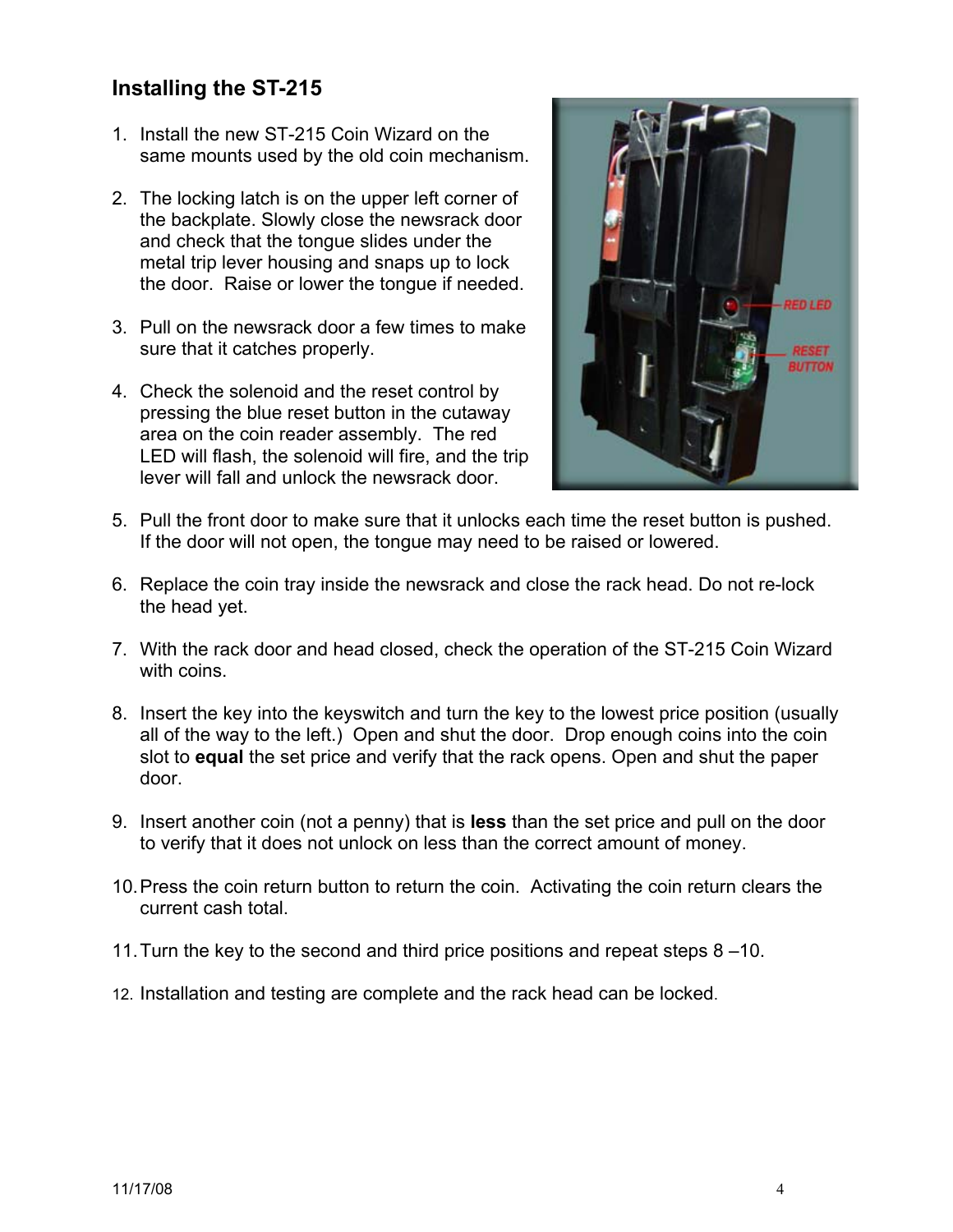13. When installing Card-Trak, connect the 8 pin connector from the Card-Trak unit to the header on the reader body. The connector is keyed to avoid improper installation.



#### COIN RETURN BUTTONS:

Some racks may have a coin return button that is too long or an E-ring/C-clip that is too large. These can interfere with the coin return mechanics on the ST-215 Coin Wizard. Small E-rings/C-clips can be purchased from Bellatrix. For full color version of the ST-215 manual visit www.bellatrix.com.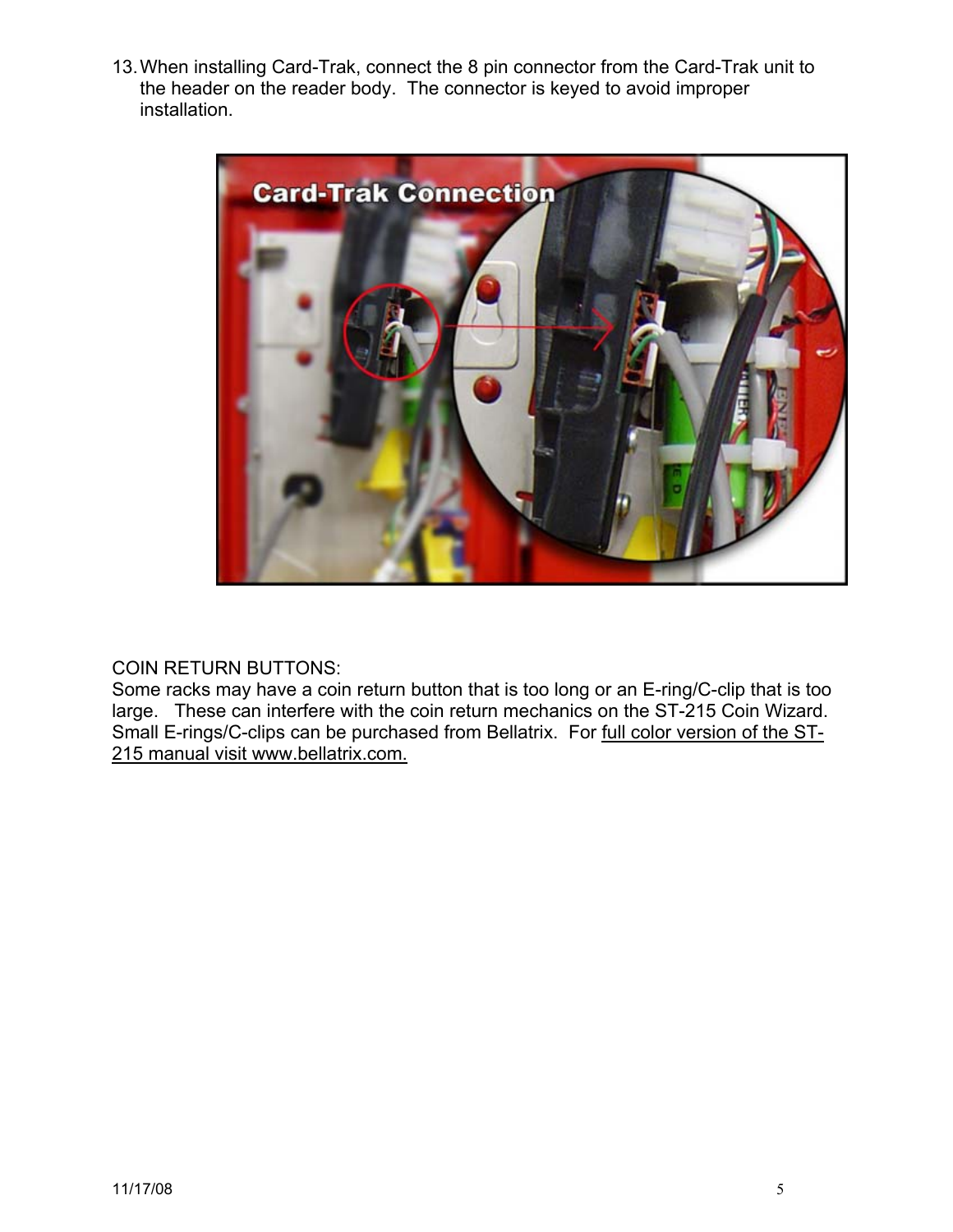## **ST-215 MAINTENANCE**

Any electromechanical device that has moving parts is subject to interference from the buildup of dirt, grime, etc. ST-215 Coin Wizards have very few moving parts, but still require maintenance. It is helpful to have a supply of spare parts on hand to make quick easy repairs.

### **Preventive Maintenance**

Cleaning the coin path and door assemblies' occasionally will prevent most problems. In most cases, cleaning with compressed air once or twice a year should be adequate. In very dusty, salty or windy climates, cleaning will be required more often.

Dirt buildup can cause additional friction as the coin slides through the coin path. This can cause coins to move too slowly through the coin path and be misread. Dirt and dust can also cover the lenses in the coin detect/read circuits and prevent coins from being read properly. To clean the coin path, open the coin reader and wipe out dirt with a clean cloth, Q-tip or small brush. Wipe the steel roller on the underside of the spreader lid. Make sure that the roller moves freely and rolls smoothly

#### *CLEANING NOTE:*

*Do NOT use oils, lubricants or solvents when cleaning the ST-215 Coin Wizard. These products can cause damage or may leave a film that attracts dust and dirt that will cause malfunctions. These types of cleaners should always be avoided. Use Windex™ or a similar type of cleaner and a cloth, Q-tip or brush to clean the coin path.* 

Check all springs on the ST-215 Coin Wizard. If springs are stretched or missing, the ST-215 Coin Wizard will not function properly.

The coin box assembly doors should open freely when you press the return button or move the accept arm. Do NOT test the coin return door by pushing down on it. This can cause the lower return spring to become stretched.

## **Lithium Battery**

A 3.6 Volt Lithium D-Cell Battery powers the ST-215. This battery is rated nonhazardous. Bellatrix warrants the battery for 6 years. Actual life will depend on use. To test the battery, press the reset button on the reader. If the LED flashes, the battery is still working and does not need to be replaced. However, if the LED does not flash, it does not necessarily mean that the battery is dead. Other circuit board problems could also cause the LED not to light. To replace, unplug the battery from the circuit board and cut the cable ties. Take care not to cut into the battery wires or battery case. Firmly strap the new battery into place with two new cable ties. Pay particular attention to the placement of the battery and solenoid wires. Plug in the battery and press the reset button to reinitialize the electronics.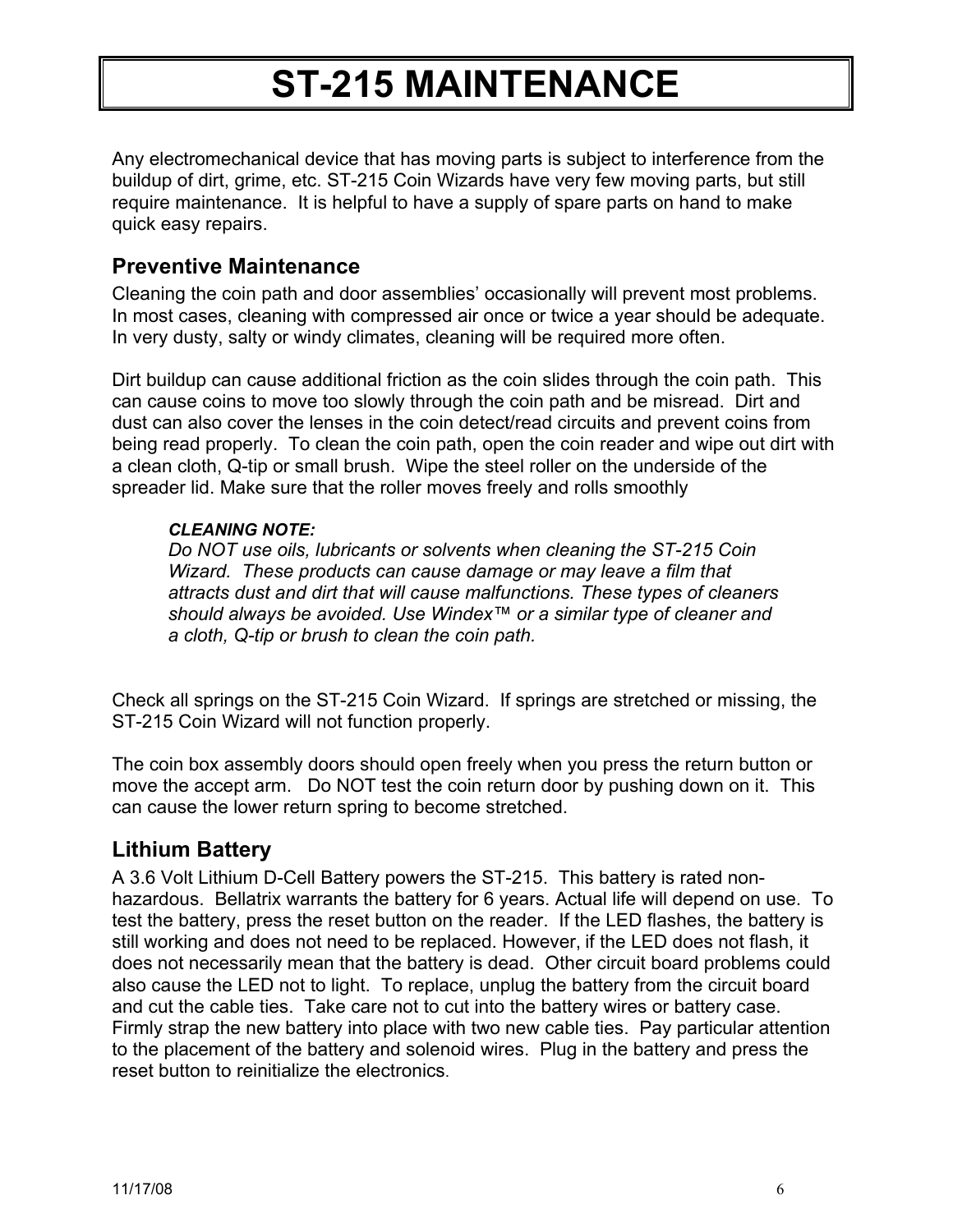## **ST-215 Coin Wizard Storage**

The ST-215 Coin Wizard can be stored on a shelf with the battery unplugged. The ST-215 Coin Wizard will retain price information even when not powered. However, it is not necessary to unplug the battery.

## **TROUBLESHOOTING**

## **LED**

The red LED (Light Emitting Diode) is located inside the cutaway section on the black plastic coin reader assembly.

The LED will flash when a valid coin is read and when the reset button is pressed. The LED will not flash for invalid sized coins or ferrous slugs when slug detect is enabled. If the LED does not flash when the coins are dropped, try cleaning the coin path. If this doesn't help, press the reset button. If the LED does not flash when the reset button is pressed, check the battery connection and try again. If the LED still does not flash, try replacing the battery. If it still fails to flash return the ST-215 Coin Wizard to Bellatrix for repair.

## **Reset Button**

The reset button is positioned just below the LED.

Pressing the reset button re-initializes the micro controller on the ST-215 circuit board. Reset the ST-215 Coin Wizard when reprogramming, when the battery has been unplugged, or when the Coin Wizard is otherwise operating abnormally. Resetting the ST-215 Coin Wizard will not cause it to lose the group ID, Mech ID, or price settings.

#### **Testing the ST-215 Coin Wizard Out of the Rack**

If a rack or test head is not available for testing the ST-215, it can be held in the hand. When testing the ST-215 out of a rack, make sure that the accept arm is lifted UP in the approximate position it would be in were the rack door closed. The ST-215 will not read coins or perform other functions with the accept arm in the DOWN position, simulating an open door. When lifting the accept arm UP, do not overextend it or the extension spring may become stretched. The spring

should not be stretched more than an inch.

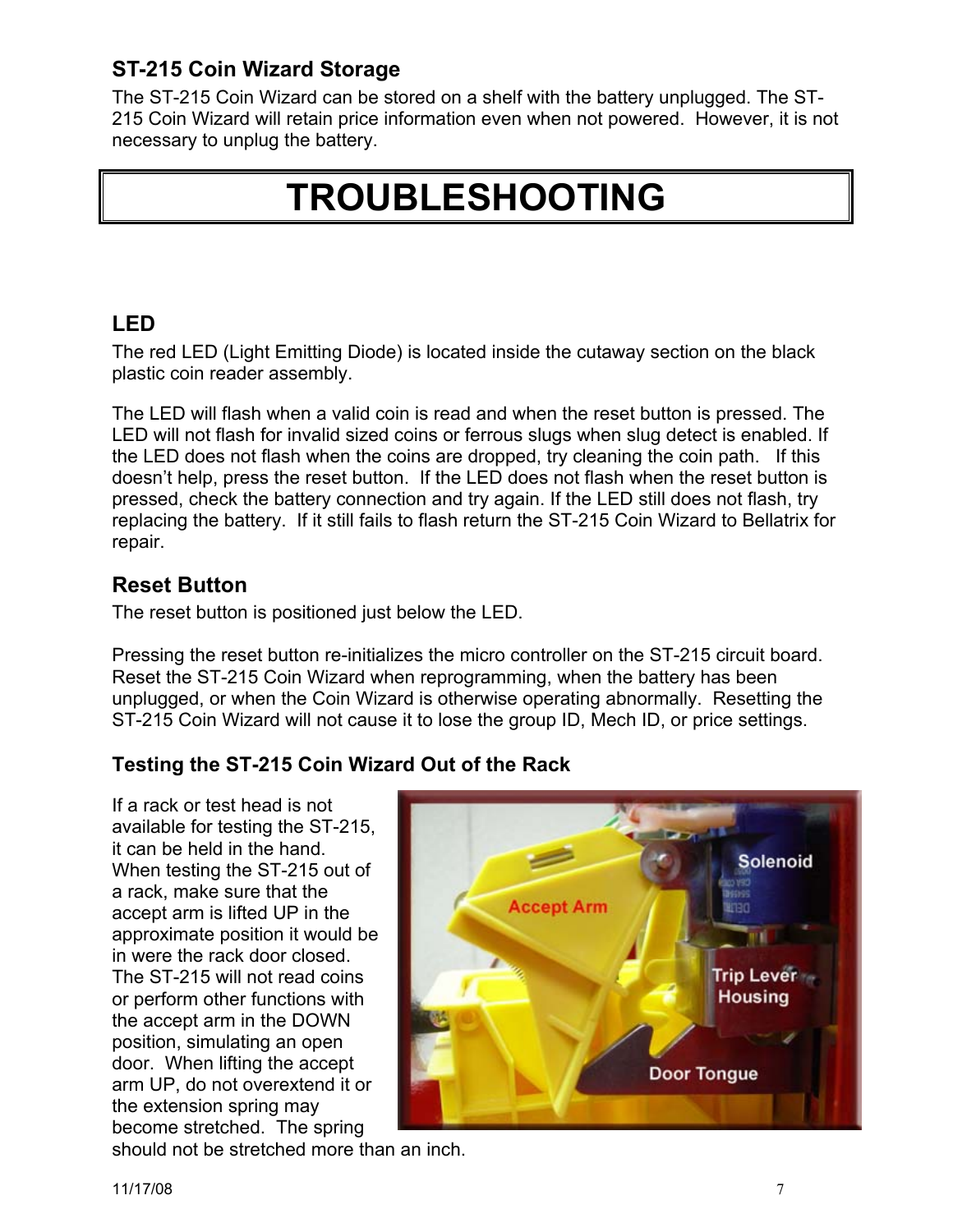### **Problem: Rack Door Opens with Any Coin**

#### **Solution:**

If an ST-215 is opening on every coin, it is probable that the microprocessor did not detect the door opening after the last sale. Each time a coin is dropped into the ST-215, the value of that coin is added to the current sales cash and compared to the current sale price. When a cash amount that is equal to or greater than the current sale price is reached, the solenoid is fired, releasing the trip lever, which allows the door to be opened. When the door is opened, the magnet on the accept arm activates the reed switch on the accept reed switch circuit board. This signals the micro controller that the door has been opened and resets the current sales cash to zero. If the magnet is missing in the accept arm or if the reed switch is broken or if the magnet is not close enough to the switch to close it, the ST-215 will not recognize the door opening and will not clear the cash. Now, each time a coin is dropped through, it is added to the current total and compared again. Since the cash was not cleared, it is still equal to or greater than the sale price and the solenoid will fire with each subsequent coin until it detects the door opening. This problem is fairly common with older light green rectangular reed switch boards but rare with the dark green triangular boards.

 $\triangleright$  Make sure that the magnet is in place on the accept arm. If the magnet needs to be replaced use standard magnet (P/N 317-0004).



- $\triangleright$  Verify that the accept arm swings all of the way down, making contact with the trip lever housing assembly, when the rack door is opened. If the coin accept door does not swing freely, check and clean the pivot pins and holes. Make sure that the spring does not catch on the coin box.
- $\triangleright$  Ensure that the reed switch board assembly wires are intact and that the cable is plugged into the reader assembly. Replace the accept reed switch board assembly if damaged.
- $\triangleright$  Check the cash door to make

sure that it swings freely. If the cash door sticks, move the cash door spring away from the push-on nut until it moves freely.

- $\triangleright$  Check the reed switch with a Reed Switch Tester if available (Part # 100-0077). Otherwise replace with a new reed switch board (Part # 060-0057.) When replacing the rectangular board with the triangular board, a diagonal cutter may be needed to snip the plastic stop from the coin door in order to position the green board properly.
- $\triangleright$  If the problem persists, return the ST-215 Coin Wizard to Bellatrix for repair.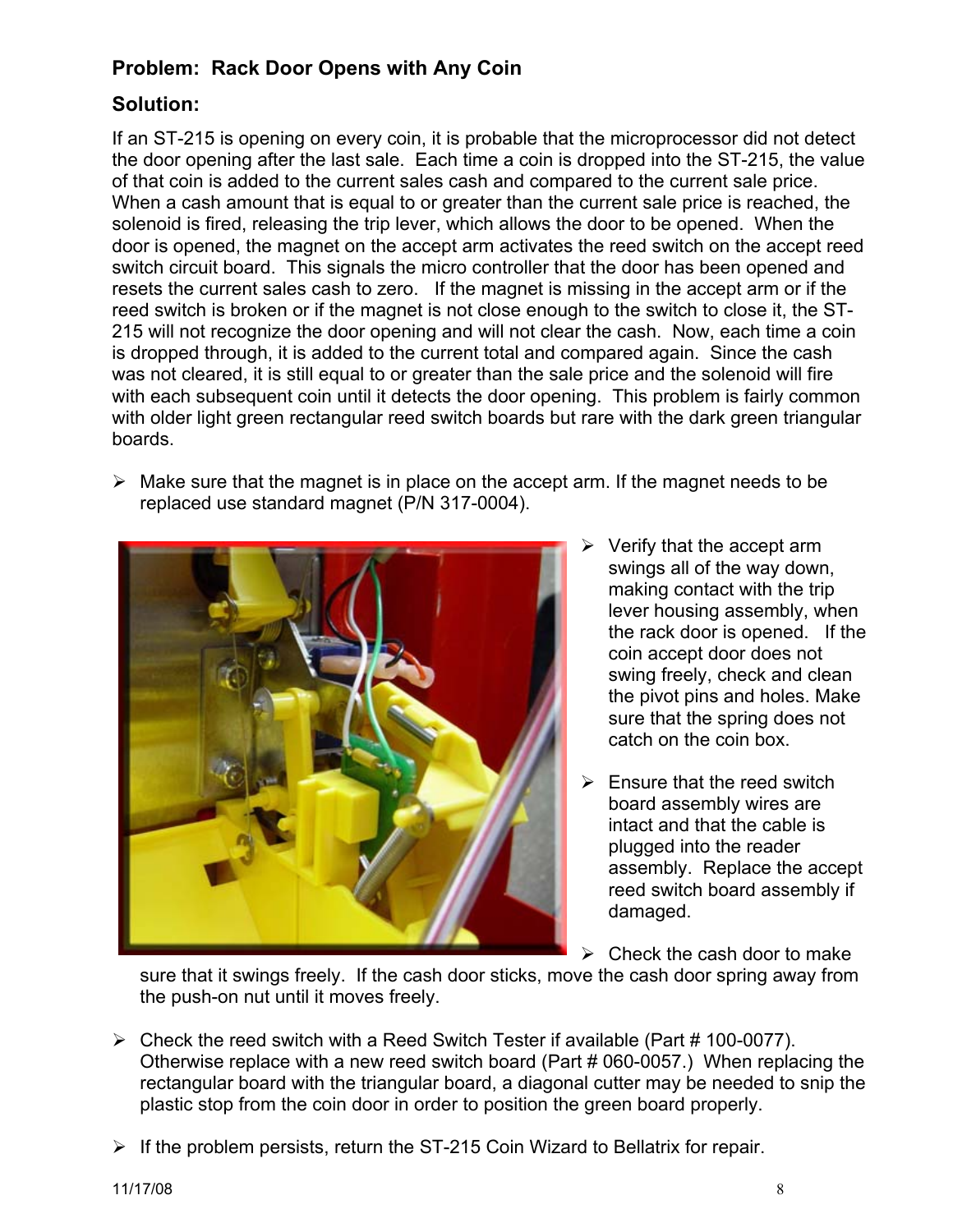## **Problem: Rack Door Opens with Coins, but not with Keyswitch**

#### **Solution:**

- $\triangleright$  Check the keyswitch and cable for damage.
- $\triangleright$  Check that the keyswitch cable is securely attached to the connector on the reader assembly.
- $\triangleright$  If the keyswitch is not visibly damaged and is properly connected, the fault may be internal to the keyswitch. Replace with a new keyswitch assembly and re-test.
- $\triangleright$  If the previous steps do not solve the problem, the circuit board is likely at fault. Change out the circuit board or return the ST-215 Coin Wizard to Bellatrix for repair.

## **Problem: Coins Do Not Fall Through the Coin Path**

#### **Solution:**

If coins don't fall through the coin path, the most likely cause is an obstruction. Clearing the obstruction will often solve the problem.

- $\triangleright$  Try to clear debris by pushing the coin return button a few times. If the coin path does not clear, open the rack head to check for debris inside the coin path while pressing the coin return button. Do not use sharp objects or abrasive materials to clean or clear the coin path. These types of materials can scratch the coin path causing coins to jam further. See cleaning note on page 5.
- $\triangleright$  Check the roller inside the reader lid. It should not have any dents or flat spots. If the roller does not roll smoothly, coins can hang up in the coin path.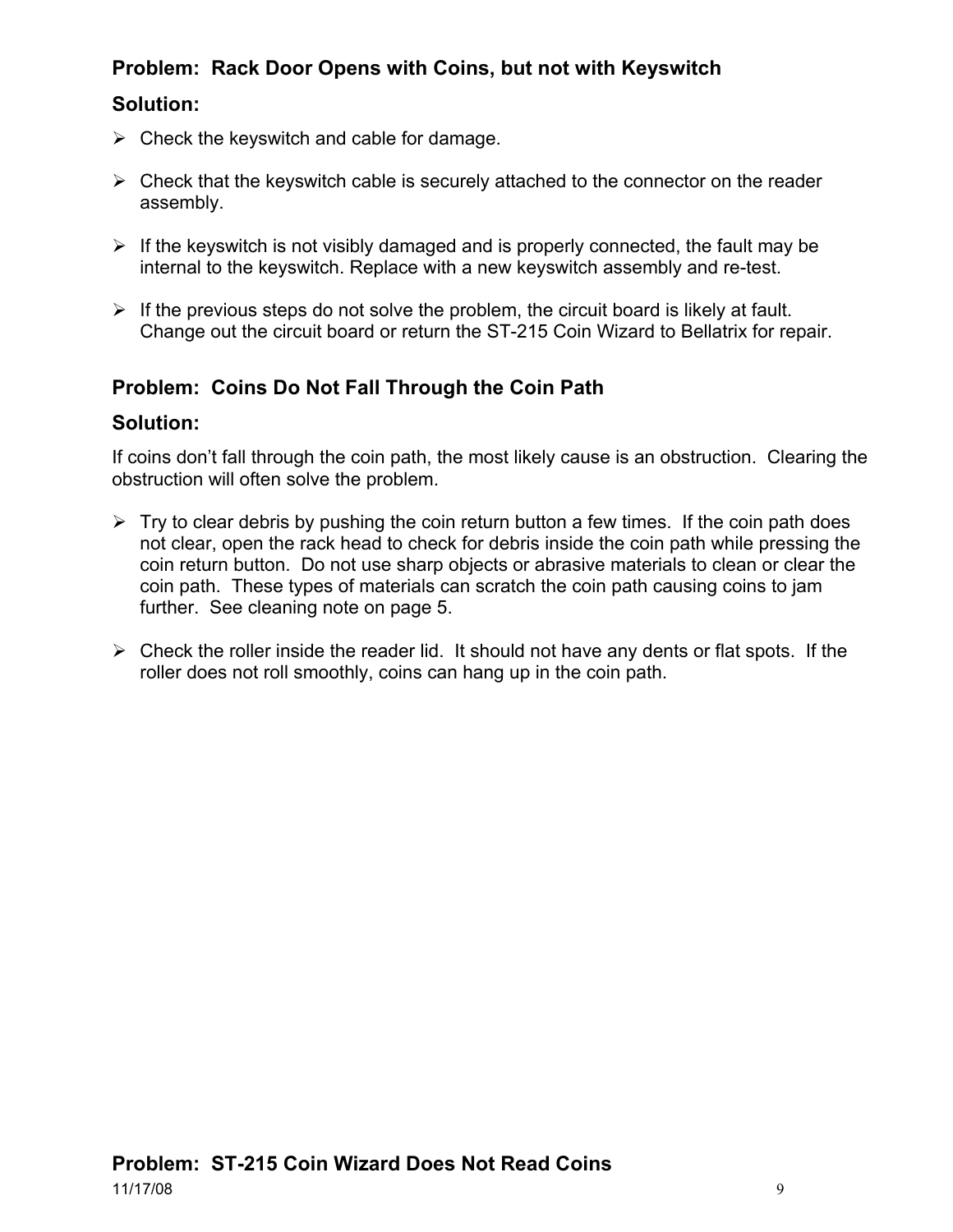#### **Solution:**

- $\triangleright$  The LED on the ST-215 will flash each time a **valid** coin is read. Drop coins into the ST-215 Coin Wizard and observe the LED on the reader. If the LED does not flash, the coin is not recognized as valid or the coin is not detected.
- $\triangleright$  ST-215s with "CrossDetect" sense coins by projecting the infrared light from the spreader lid to the circuit board. (Top Hole.) Dirt or other materials can build up in these holes, preventing the infrared light from reaching the detectors. Clear plastic lenses beneath the holes protect the circuit board from the dirt but the lenses may become scratched or dirty. Try cleaning the coin path with a small soft brush, compressed air or a Q-Tip and Windex. Thoroughly clean both sides of the coin path. If necessary, disassemble the reader assembly, remove the lenses and clean them. Reset and test the ST-215 Coin Wizard again.



## **Problem: Coin Return Button Does Not Return Coins or Jams**

## **Solution:**



- $\triangleright$  Make sure that the upper return spring has a small amount of play. If the spring is bent or jammed it will effect the operation of the coin reader.
- $\triangleright$  Check the coin return button Ering. Large size E-rings can easily get caught on the return torsion spring or the bell crank, causing the coin return to be stuck open. Small E-rings are available from Bellatrix.
- $\triangleright$  Replace the lower return spring when it becomes stretched. A stretched lower return spring can cause the coin return door to sag, allowing coins to fall through into the coin return. A stretched lower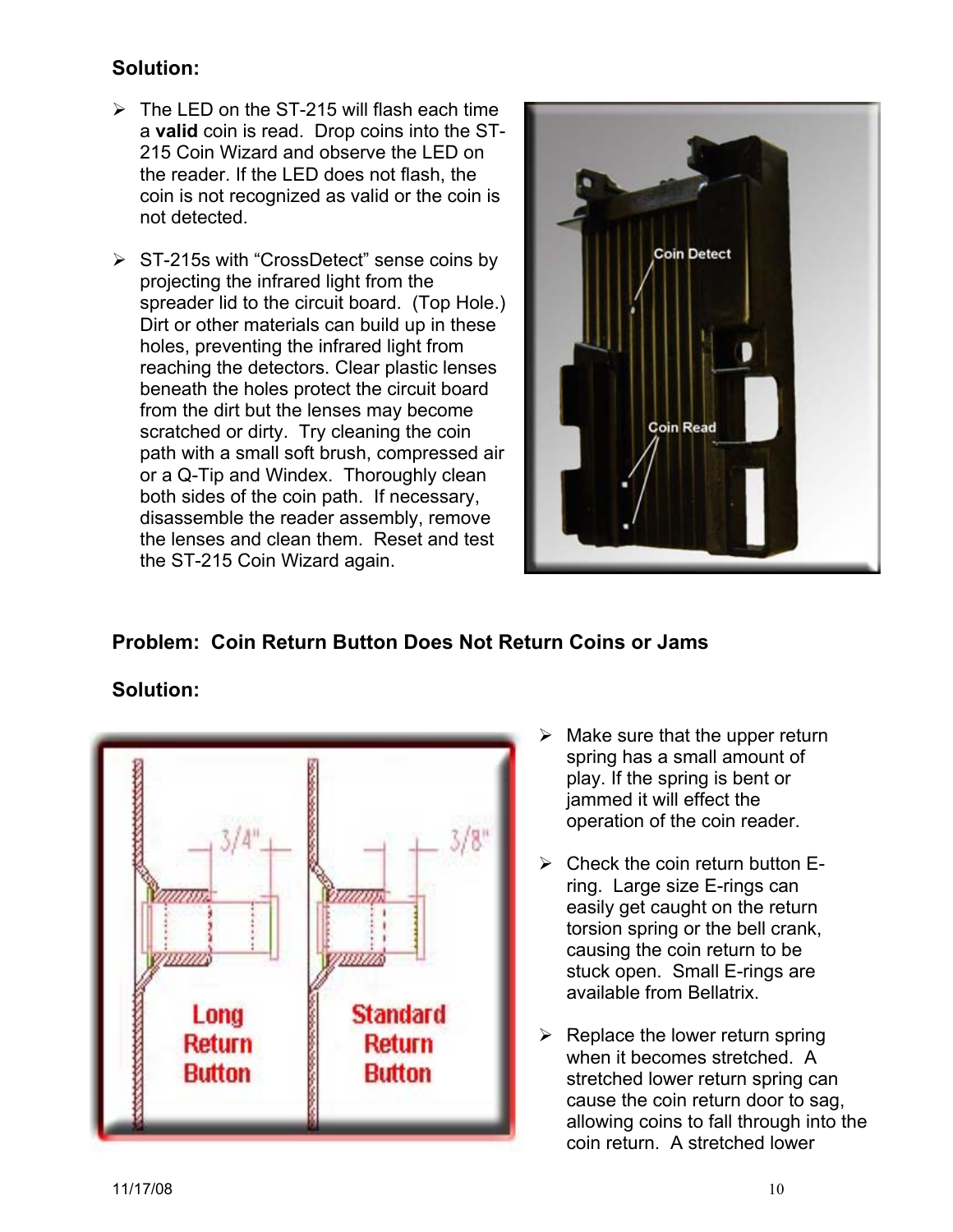return spring can also cause the return catch to hit on the post and prevent the trip lever from falling. This will keep the paper door from opening.

- $\triangleright$  Some TK newsracks are equipped with a long coin return button. In many cases, this button is too long for the ST-215 and should not extend more than 1/2" beyond the front of the rack. A button that is too long can jam the return bell crank if it is pushed in too far. Use of standard length buttons is recommended. Conversely, it should not extend too far inside the rack. Typically, the E-ring that secures the button is about 3/16 inches from the tip that presses against the ST-215 Coin Wizard. The button should spin freely when turned.
- $\triangleright$  The coin return will not operate and the coin return door will not open unless the trip lever is in the UP position.

#### **Problem: Solenoid Does Not Fire Solution:**

- $\triangleright$  Reset the ST-215 Coin Wizard while watching the solenoid and trip lever. The solenoid should fire and the trip lever fall.
- $\triangleright$  If the solenoid does not fire or fires weakly check for burrs, dirt, spider webs etc. on or around the solenoid plunger and trip lever area. Use compressed air and/or a Q-Tip with Windex or electronics cleaner to clean the solenoid plunger and surrounding area. **Never** use any type of lubricant or cleaner that leaves a residue on the solenoid plunger or any other part of the ST-215 Coin Wizard!
- $\triangleright$  A leaky capacitor, broken capacitor lead or dead battery will also prevent the solenoid from firing.

## **CHANGING PRICES**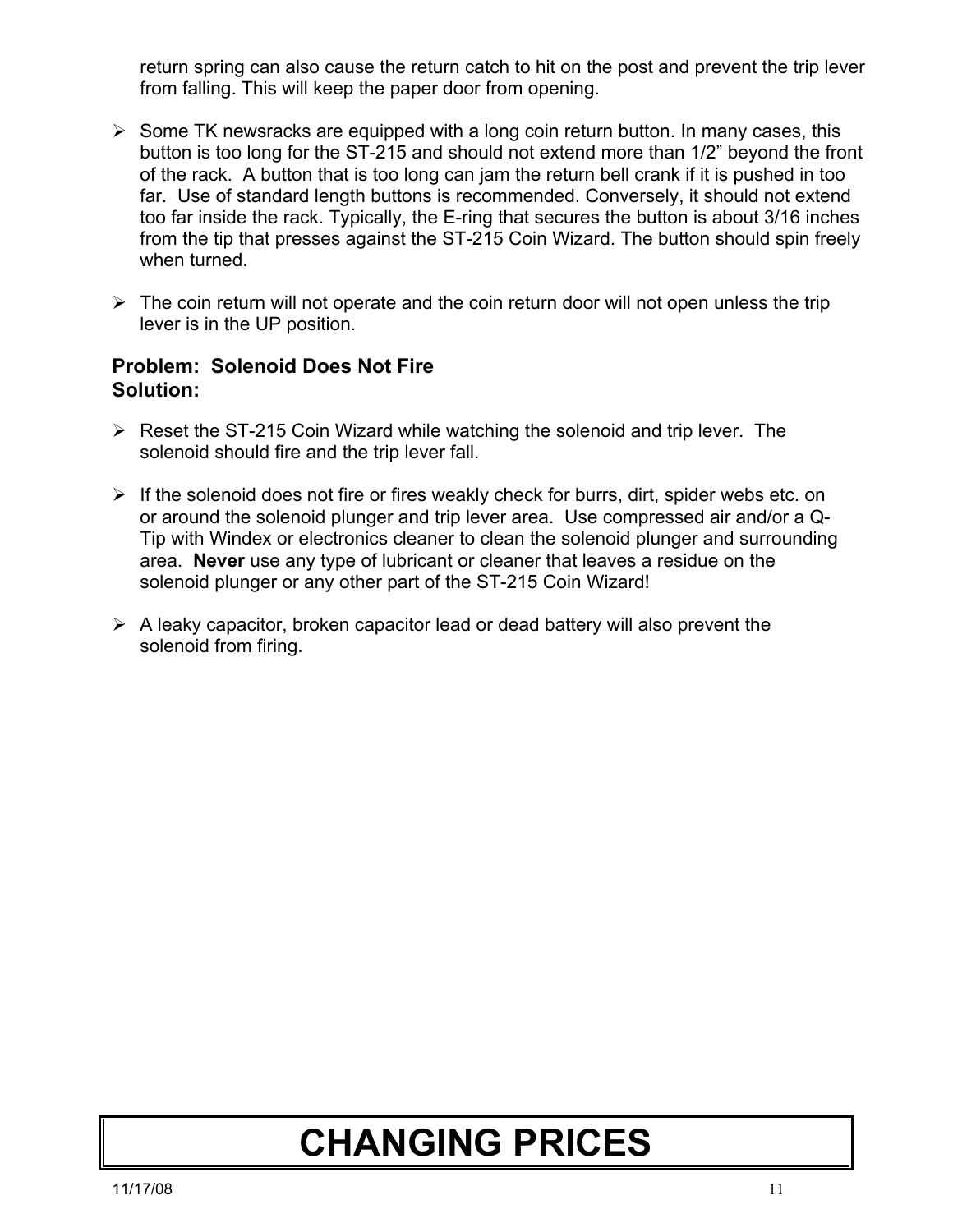## **Overview**

Paper prices are stored electronically in the ST-215 Coin Wizard reader. New prices can be programmed into the ST-215 Coin Wizard by using a Wizard Price Set Wand or Programmable Wizard Price Set Wand. The Wizard Price Set Wand pictured below comes preprogrammed with customer prices from the factory. The Programmable Wizard Price Set Wand allows the customer to set and change prices as desired. Either wand may be rented or purchased from Bellatrix.

#### **Rental or purchase orders should be placed at least 4 weeks before required.**

#### **SETTING PRICES WITH A WIZARD PRICE SET WAND**

- 1. With the ST-215 in an upright position, and rack door closed, unplug the keyswitch cable from the 6-pin connector on the coin reader.
- 2. Plug the cable from the WIZARD Price Set Wand into the 6-pin connector on the ST-215 Coin Wizard. The connector is keyed so you cannot put it in upside down.
- 3. Press the reset button on the ST-215 Coin Wizard.
- 4. Press and hold the Program button on the WIZARD Price Set Wand.
- 5. When the Program button is pushed, the green LED on the wand will light. The wand will emit a long beep and the green LED will turn off. If these three things occur, the new prices have been successfully programmed into the ST-215 Coin Wizard.
- 6. If the wand emits a continuous series of short beeps and the green light does not come on, programming was NOT successful. Recheck the cable connections, press the reset button on the ST-215 and try again. If ST-215 will



not program, return it to Bellatrix for repair or call Technical Support.

- 7. Disconnect the WIZARD Price Set Wand cable from the coin reader.
- 8. Reconnect the keyswitch cable.
- 9. Reset the ST-215. The ST-215 Coin Wizard should be reset each time it is reprogrammed with new prices.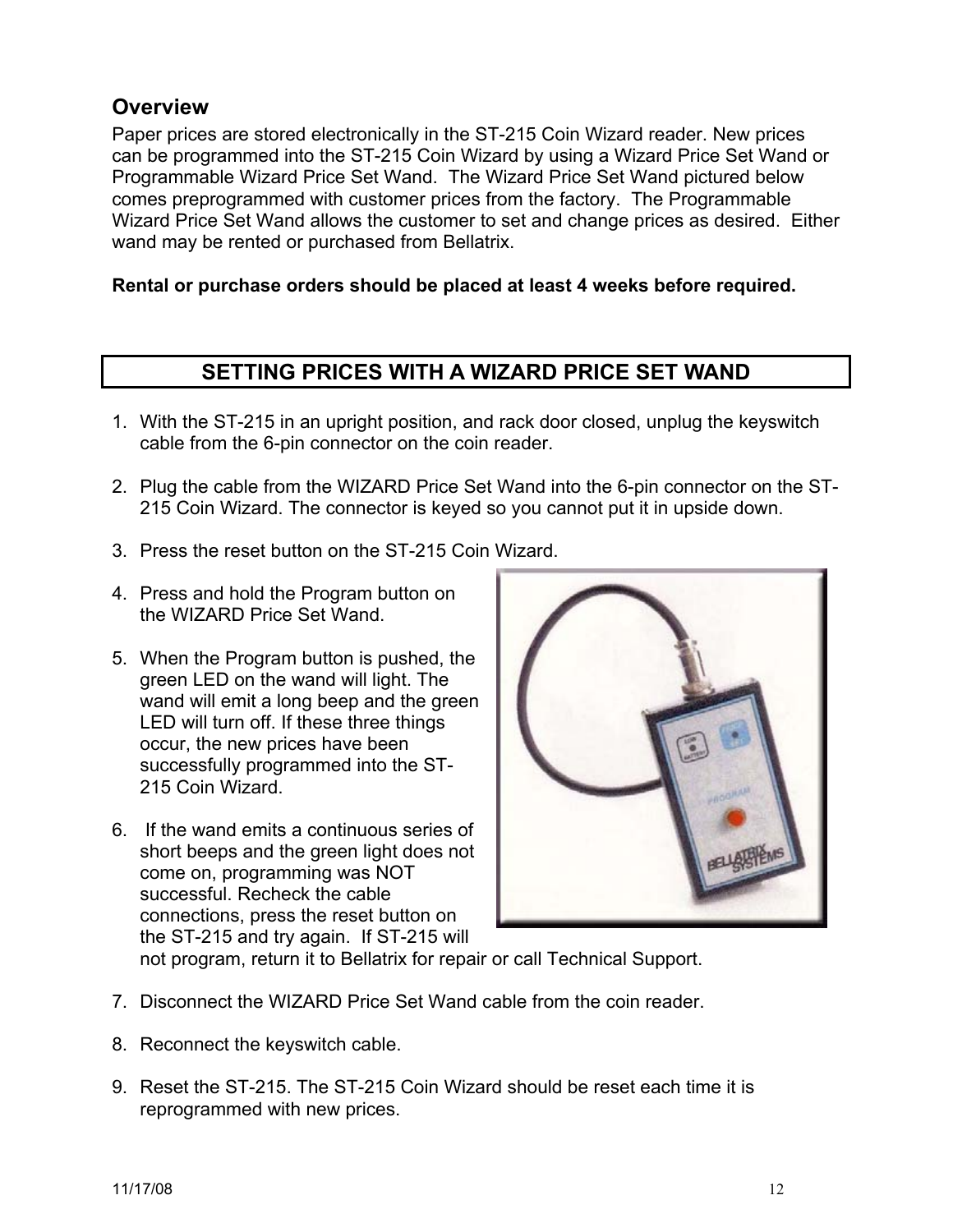## **SETTING PRICES WITH A PROGRAMMABLE PRICE SET WAND**



The Programmable Wizard Price Set Wand sets prices in the ST-215 Coin Wizard according to the dipswitch settings on the front of the wand. Three dipswitches allow 3 different price tiers to be set, ranging from \$0.05 to \$6.30. However, the maximum price that a ST-215 Coin Wizard will accept is \$5.10. Do not exceed this price when setting the switches. Each of the three dipswitches has 7 ON/OFF toggle switches. The value of each switch that is toggled ON is summed to produce the total price. If ALL switches are toggled OFF or ON the default price is set to 25¢. The values of the switches begin with 5¢ and double as they progress. The last switch value is \$3.20. A switch is toggled ON when

pushed to the left and OFF when pushed to the right.

- 1. With the ST-215 in an upright position and rack door closed, unplug the keyswitch cable from the 6-pin connector on the coin reader.
- 2. Plug the cable from the Programmable Price Set Wand into the 6-pin connector on the ST-215 Coin Wizard. The connector is keyed so you cannot put it in upside down.
- 3. Press the reset button on the ST-215 Coin Wizard.
- 4. Set the dipswitches to the prices you want and press the Program button.
- 5. When the Program button is pushed, the green LED on the wand will light. The wand will emit a long beep and the green LED will turn off. If these three things occur, the new prices have been successfully programmed into the ST-215 Coin **Wizard**
- 6. If the wand emits a continuous series of short beeps and the green light does not come on, programming was NOT successful. Recheck the cable connections, press the reset button on the ST-215 and try again. If ST-215 will not program, return it to Bellatrix for repair or call Technical Support.
- 7. Disconnect the Programmable Price Set Wand cable from the coin reader.
- 8. Reconnect the keyswitch cable.
- 9. Reset the ST-215. The ST-215 Coin Wizard should be reset each time it is reprogrammed with new prices.
- 10. Coin test the prices to be sure that the ST-215 Coin Wizard was set properly.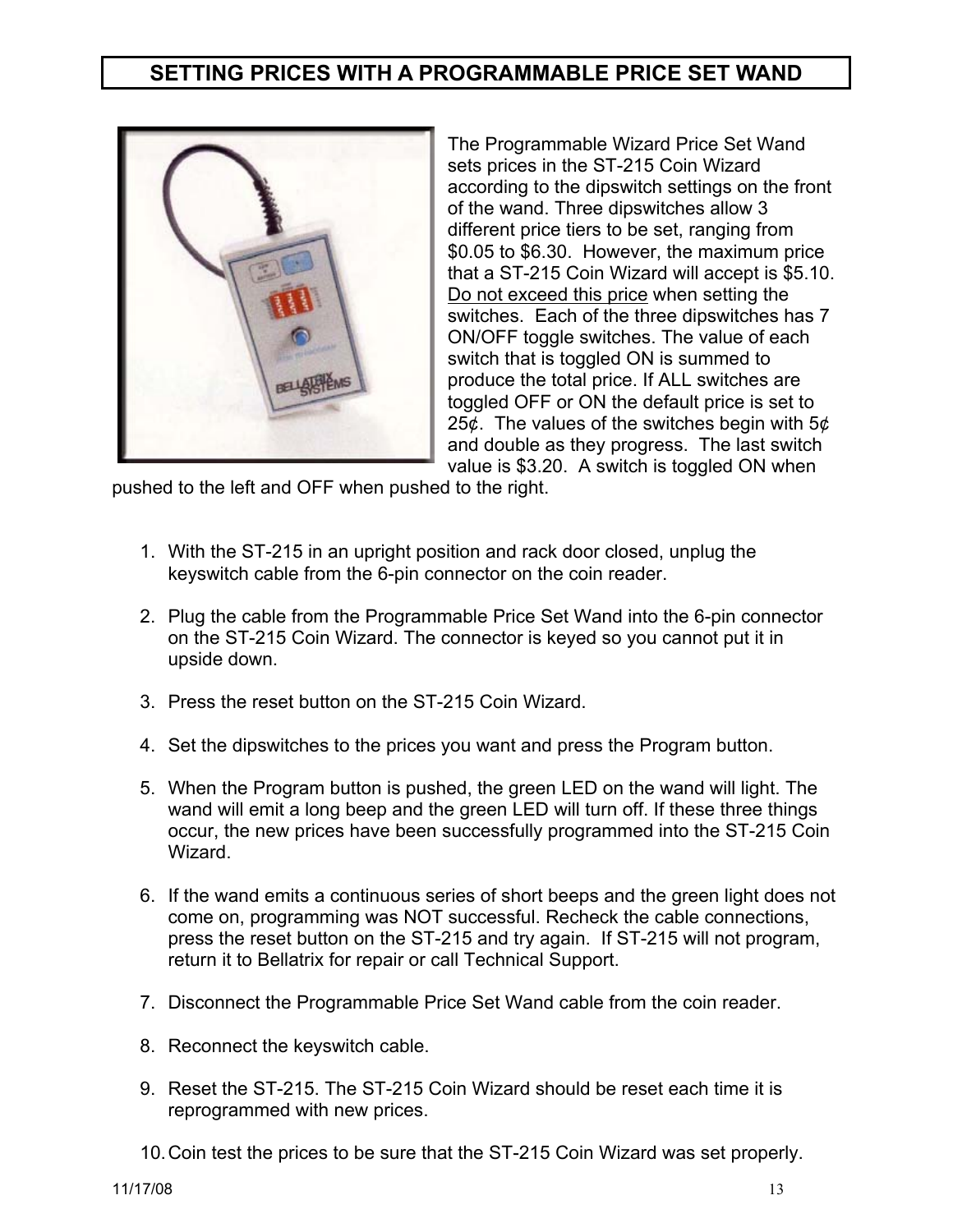## **PRICE SET EXAMPLE**

To set the first price to 25¢ either toggle all switches on the first dipswitch to the ON position, all to the OFF position, or set ONLY the 5¢ and 20¢ switch to the ON position. (See example below)







All Switches ON All Switches OFF 20¢ and 5¢ ON, only

To set the second tier price to \$1.25, use the middle dipswitch. Toggle the 80 $\phi$ , 40 $\phi$ , and 5¢ switches to ON. (See example below:  $80¢ + 40¢ + 5¢ = $1.25$ 



80¢, 40¢, & 5¢ ON, only

The third price tier is set with third dipswitch.

All keyswitches sold by Bellatrix are 3-tier. In **3-tier pricing**, the first price position is fully counter-clockwise on the keyswitch; the second price is the center position; and the third price position is fully clockwise on the keyswitch.

For 2-tier keyswitches, the third price on the Price Set Wand will not be used. In **2-tier pricing**, the first price position is fully counter-clockwise and the second price position is fully clockwise on the keyswitch.

## **LOW BATTERY LIGHT**

If the Low Battery light is lit, replace the wand battery with a 9V alkaline battery. To replace the battery, remove the battery cover on the back of the wand. Replace the old battery with a new battery. Replace the battery cover.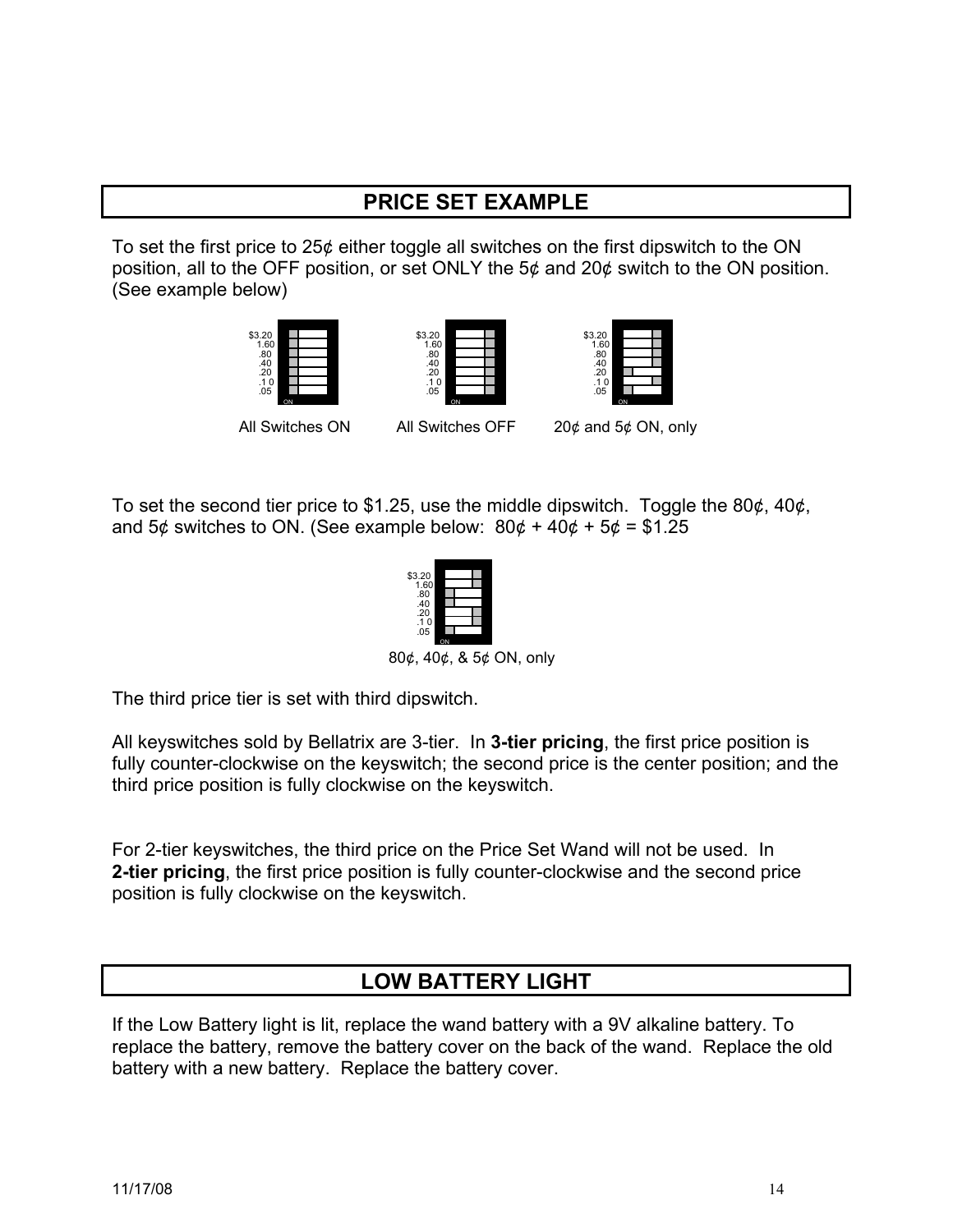## **TECHNICAL NOTES**

## **Coin Detect Circuit:**

The coin detect circuit is comprised of a one-shot, a photo transistor, an LED (light emitting diode), and a comparator. The one-shot acts as a high speed switch and strobes the LED on and off at a rate of 50 times per second. The photo transistor is turned on just before the LED is strobed, and turned off just after the strobe. A NAND gate is used to detect whether or not any light passes through the coin path. If light passes through the coin path, no coin is present. If no light gets through, a coin is in the coin path. When a coin is detected this circuit will cause the coin read circuit to be switched on.

## **Coin Read Circuit:**

The coin read circuit is actually two separate circuits like the coin detect circuit. When turned on, the circuits remain on until a coin passes, or a set amount of time passes with no interruption in the supply of light. The coin read circuits are exactly ½ inch apart and as the LED of each circuit is blocked, counters record the duration of blockage. The values stored in the counters are then entered into a mathematical equation which renders a relative diameter. This diameter is then compared to a pre-programmed table and based on that table, enters the value into the temporary register.

## **Slug Detect Circuit:**

The slug detect circuit is comprised of a magnet and a reed switch. (A reed switch is two pieces of wire, flattened on the ends, overlapped, and sealed in a glass case.) The reed switch is located on the main PCB and is marked S3. The magnet is located in a molded slot on the outside of the reader lid, about halfway down in the center. The reed switch is held closed by the magnetic force of the magnet. When a slug passes through the coin path the magnetic force is broken allowing the reed switch to open, which in turn causes the coin read circuit to be disabled and ignore the slug. Slug detect is an optional feature and is enabled at the factory. Coin Wizards without this feature will not have a magnet in the center of the reader lid. A slug is defined as a coin or token having ferrous content. If it can be picked up with a magnet, it is considered a slug.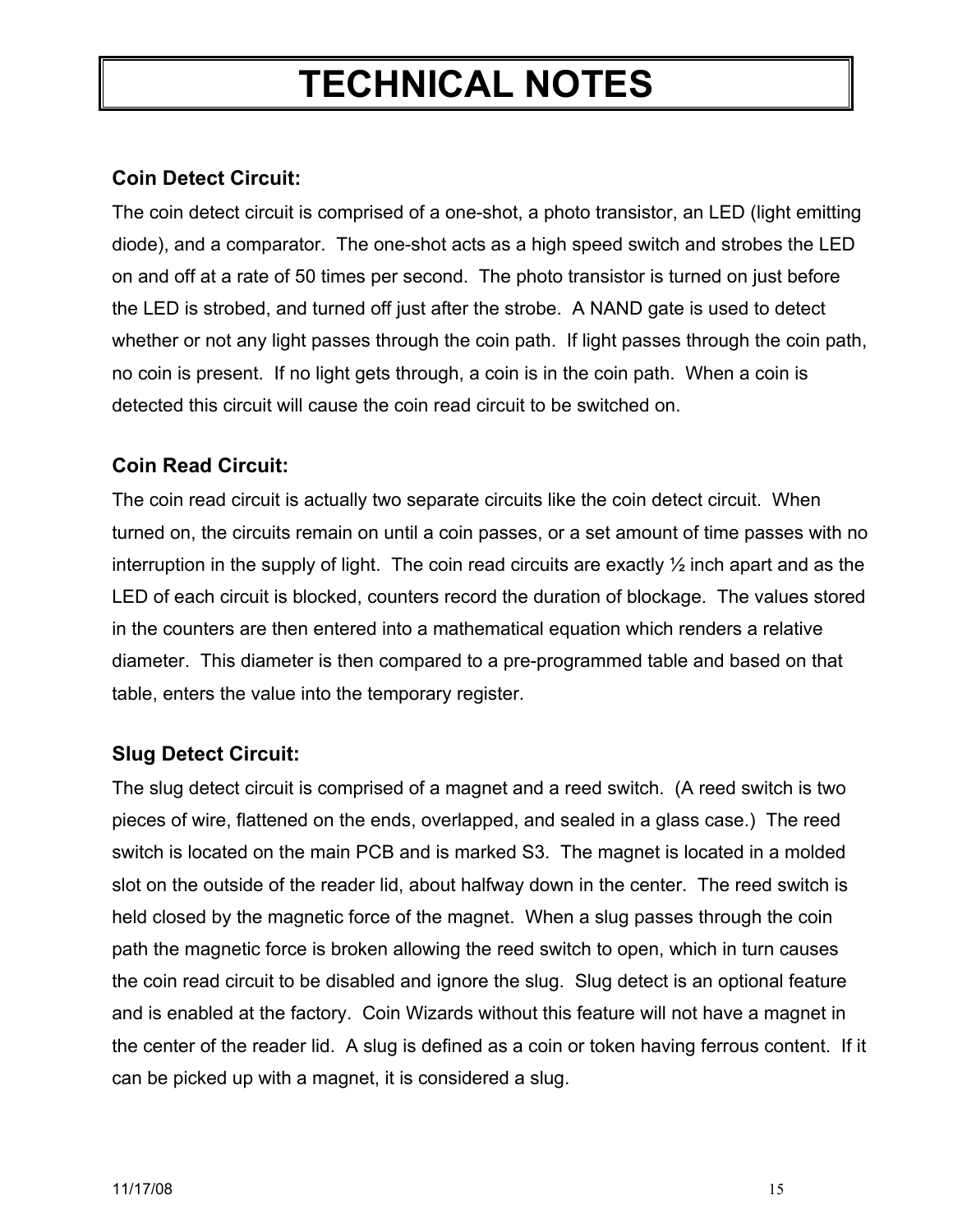#### **Coin Accept Circuit:**

The coin accept circuit operates on the same principle as the slug detect circuit. The reed switch is located on its own PCB and labeled S2. The PCB is mounted on the right coin door box and held in place with one Phillips head screw. The magnet is located on the accept arm in a molded slot. When activated, it moves the cash from the temporary register to the cash register and adds a sale to the sales register.

### **Coin Return Circuit:**

The coin return circuit operates on the same principle as the slug detect circuit. The reed switch is located on the main PCB and labeled S1. The Magnet is located on the outside of the reader lid in the lower right corner. When activated, it clears the cash from the temporary register.

#### **LED and Reset Switch:**

The LED and reset switch are located on the left side of the reader body, halfway down in a cutaway. The reset button, when pressed, will cause the LED to flash and the solenoid will fire, allowing the newsrack door to be opened. In addition to flashing when the reset button is pressed, the LED will flash every time a valid coin is read. (A valid coin is one in which the diameter is within the parameters set in the coin table.)

## **Door Tongue Assembly:**

The door tongue is a spring loaded two piece design. Rather than the locking mechanism on the Coin Wizard moving out of the way of the latch, the latch is now designed to move out of the way of the locking mechanism. This has virtually eliminated moving parts and drastically increased ease of installation.